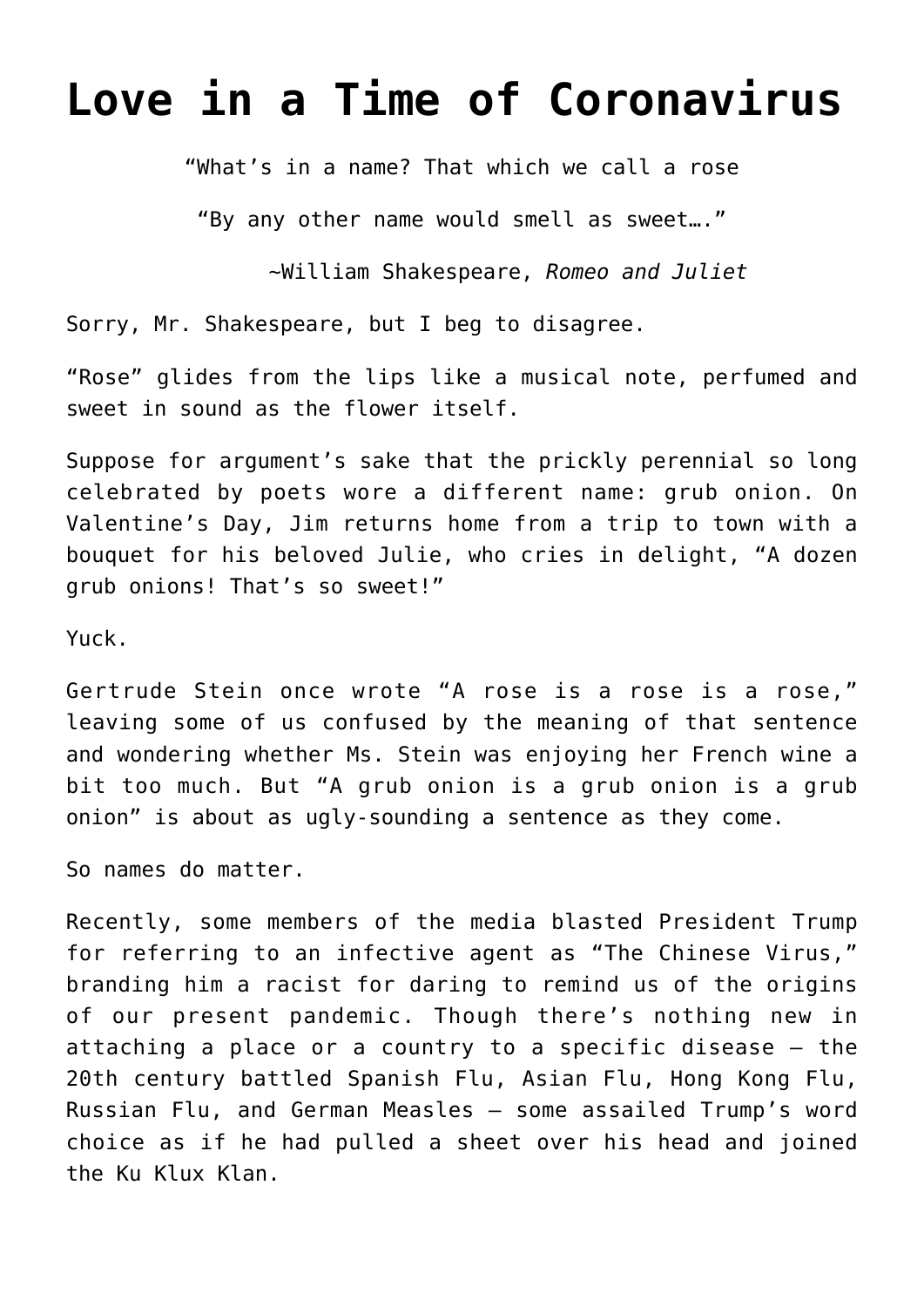As for me, I personally prefer the generic "coronavirus" to describe our assailant, as the first three syllables of the word please the ear and ironically derive from the Ancient Greek word for "garland or wreath." If it's accuracy we're after, then we should call this contagion the "CCP Virus," thus putting the blame for this horrible outbreak not on the already burdened Chinese people, but on those blundering members of the Chinese Communist Party who spent valuable weeks back in December trying to cover up this whole mess.

Which brings me in a roundabout way to language, gender, and sex.

This past week I was reading Douglas Murray's *[The Madness of](https://www.amazon.com/gp/product/1635579988/ref=as_li_qf_asin_il_tl?ie=UTF8&tag=intelltakeo0d-20&creative=9325&linkCode=as2&creativeASIN=1635579988&linkId=b326122d7de0f28353185a7dae048bec) [Crowds: Gender, Race and Identity](https://www.amazon.com/gp/product/1635579988/ref=as_li_qf_asin_il_tl?ie=UTF8&tag=intelltakeo0d-20&creative=9325&linkCode=as2&creativeASIN=1635579988&linkId=b326122d7de0f28353185a7dae048bec)* when I suddenly realized that so many of the terms we use in our brave new world of gender and sexuality are just plain old plug ugly.

Trans, for example, cuffs the ear with its harsh r and n. Every time I come across "trans man" or "trans woman," I not only become confused – which way does that coupling work again? – but for some weird reason trans also inserts all sorts of images into my head: a kid's train set, the Six Million Dollar Man, electrical grids, and the Pontiac Firebird.

Equally off-putting are terms including the word "gender." Agender (not identifying with a gender), cisgender (yours truly), genderqueer, also known as non-binary (someone who is all over the gender map), bigender, gender variant: How on earth does anyone keep these categories straight? (Oops, wrong word. Scratch "straight" and substitute "in order.")

"Gender fluid" and "intersex" are the worst. Though the former means someone who feels like a man one day and more like a woman the next, this turn of phrase brings to mind sexual acts, thoughts possibly roused by that other hideous term "an exchange of bodily fluids." "Intersex," which refers to people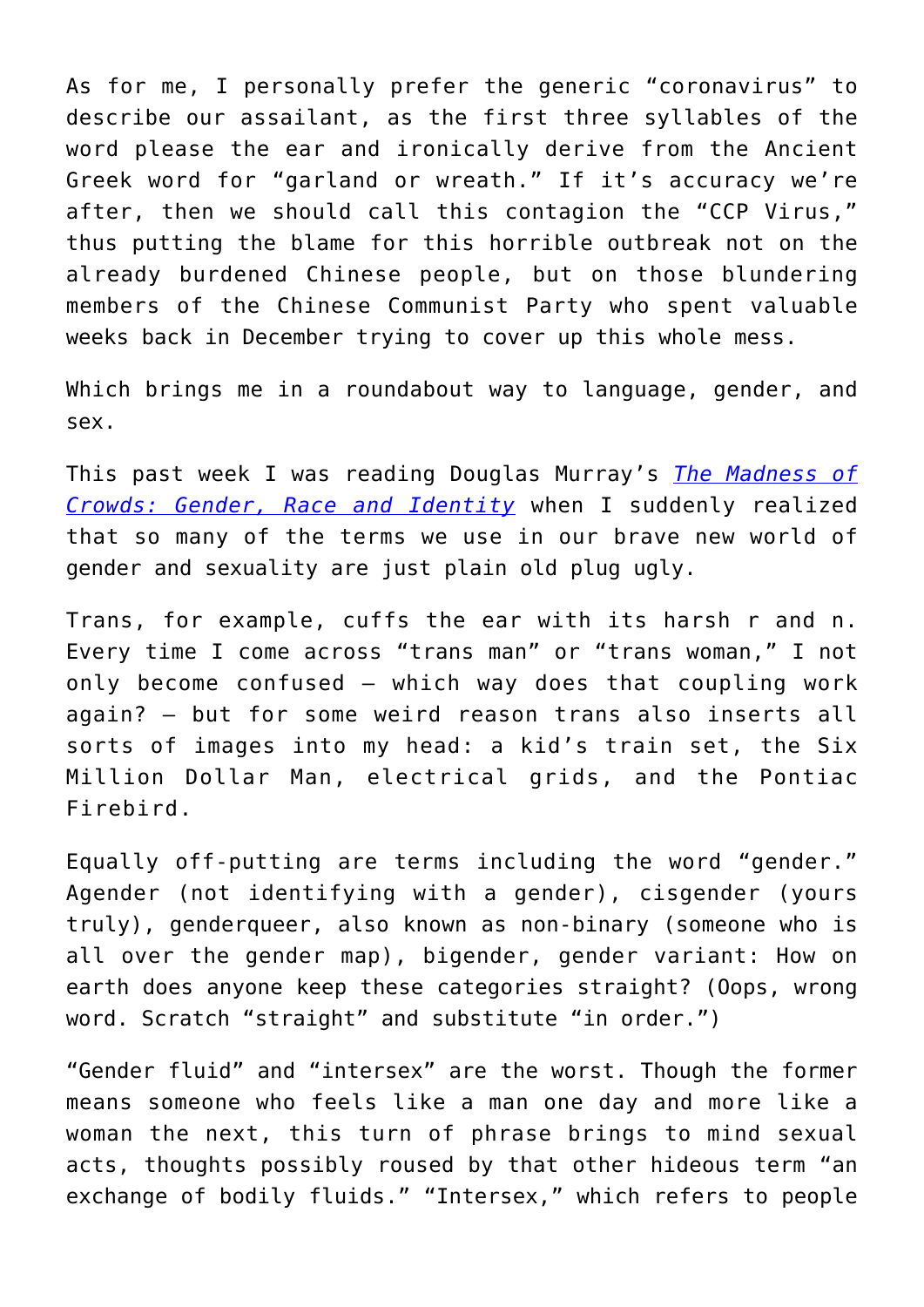born with variations in sexual characteristics, summons up images of orgies, Martian experiments on human beings, and traffic directions, as in River Road intersects with Baldwin Drive.

Many of these designations smack of the social sciences that invented them. They sound academic, the cold, stiff language of a laboratory. They are attempts at accurate descriptions, perhaps, but clangorous when they meet the hammer, anvil, and stirrup of the middle ear.

When we think about it, this ugliness of language vis-à-vis sex and gender has a long history. Anglo-Saxon references to the sexual act and to various body parts are for the most part crude, harsh, and nasty, so much so that we have turned them into obscenities. Once confined to the private sphere, and then later to male institutions like the military, these words, many of which consist of four letters, have entered the mainstream and are now routinely used as offensive weapons by celebrities, politicians, and even ordinary citizens.

Though the ugly Anglo-Saxon naming of acts and parts and the unattractive pseudo-scientific language of gender groupings are quite different from each other, perhaps both are acts of distancing and removal, ways of clothing the nakedness of the human body and human emotion, the mysteries of human sexuality and the sex act. Both the crude and the refined languages recognize sexuality, the former through repellent names, the latter through biological classification, but perhaps this inadequate language unconsciously seeks to mask the power of the sexual act and all that it entails: desire and fear, a yearning for love, affection, and touch, and even the wish, however deeply buried, for children.

Words do matter.

But some things, we can surmise, are best said in the silence of our hearts.